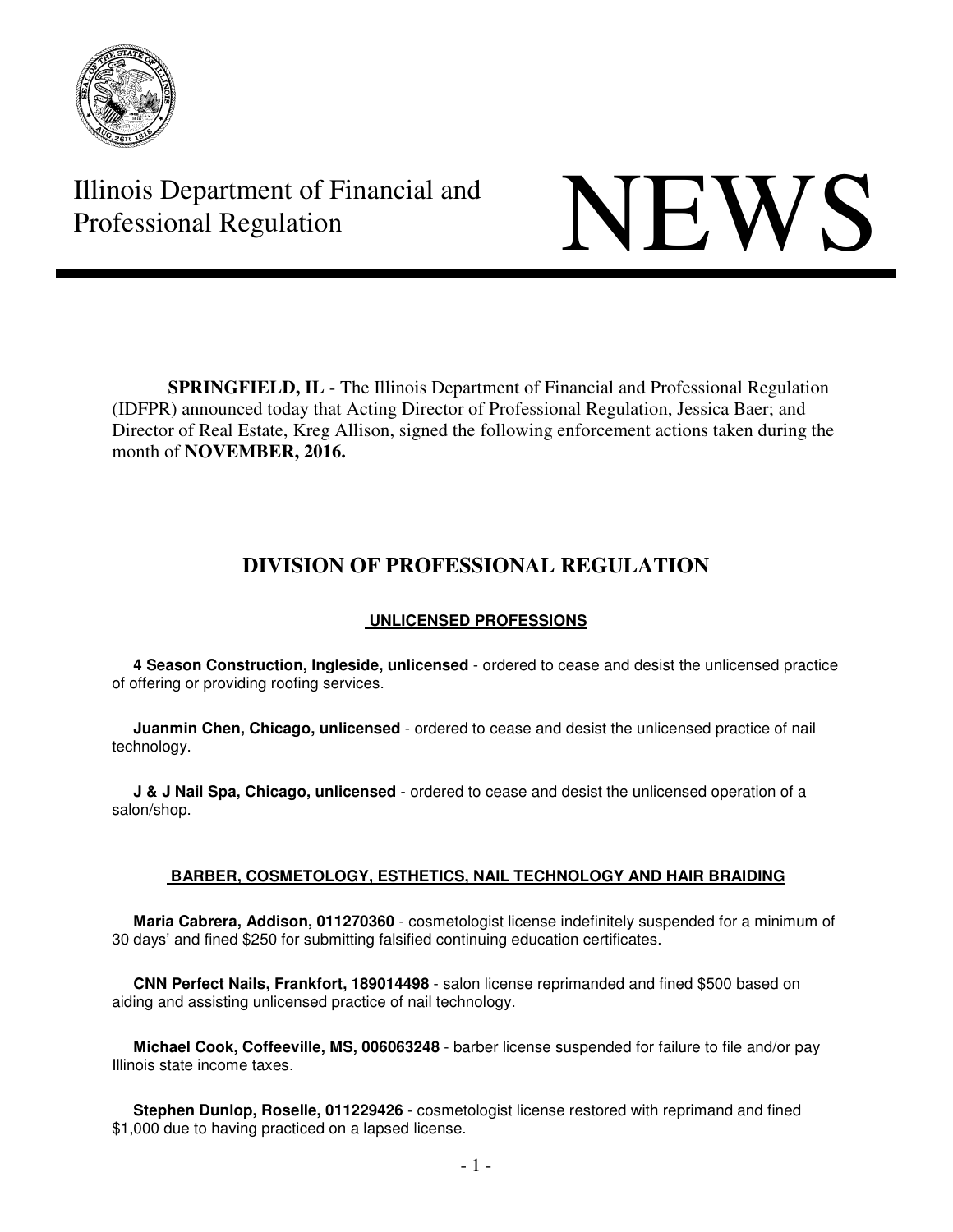**Mylissa Genaro, Chicago, 011250247** - cosmetologist license suspended for failure to file and/or pay Illinois state income taxes.

 **Vernon Hicks, Marseilles, 011300632** - cosmetologist license placed in refuse to renew status due to a criminal conviction for telephone harassment and failure to comply timely with the sentencing Order.

 **Frances Karlin, Wheeling, 169025830** - nail technician license suspended for failure to file and/or pay Illinois state income taxes.

 **Dianna Maney, Caseyville, 006059704** - barber license reprimanded and fined \$500 for practicing as a barber on a non-renewed license.

 **Kimberly Martin, Homewood, 011256498** - cosmetologist license restored with reprimand and fined \$1,000 for practicing while her license had lapsed.

 **Nail Masters, Chicago, 189007340** - salon license reprimanded and fined \$250 for sanitation violations and providing services exceeding the scope of the cosmetology practice.

 **Justin Pettis, Quincy, 006063969** - barber license suspended for being more than 30 days' delinquent in the payment of child support.

 **Thoai Pham, Chicago, 169026419** - nail technician license issued with reprimand based on prior cosmetologist application denial.

 **Jason Sperino, Edwardsville, 011256125** - cosmetologist license restored with reprimand and fined \$500 after practiced on a non-renewed license.

 **Chau Tran, Wood Dale, 169026420** - nail technician license issued on a 60-day suspension based on material misstatement to the Department.

 **Victor Villarreal, Galesburg, 006057669** - barber license suspended for being more than 30 days' delinquent in the payment of child support.

#### **CLINICAL PSYCHOLOGIST**

 **Sharon Strauss, Bannockburn, 071003033** - clinical psychologist license suspended for failure to file and/or pay Illinois state income taxes.

#### **COLLECTION AGENCY**

 **Encore Real Estate Group, San Diego, CA, 017022065** - collection agency license issued and placed on probation for one year based on sister-state discipline.

 **Vision Financial Corp, Rockford, 017020778** - collection agency license placed in refuse to renew license based on unprofessional conduct.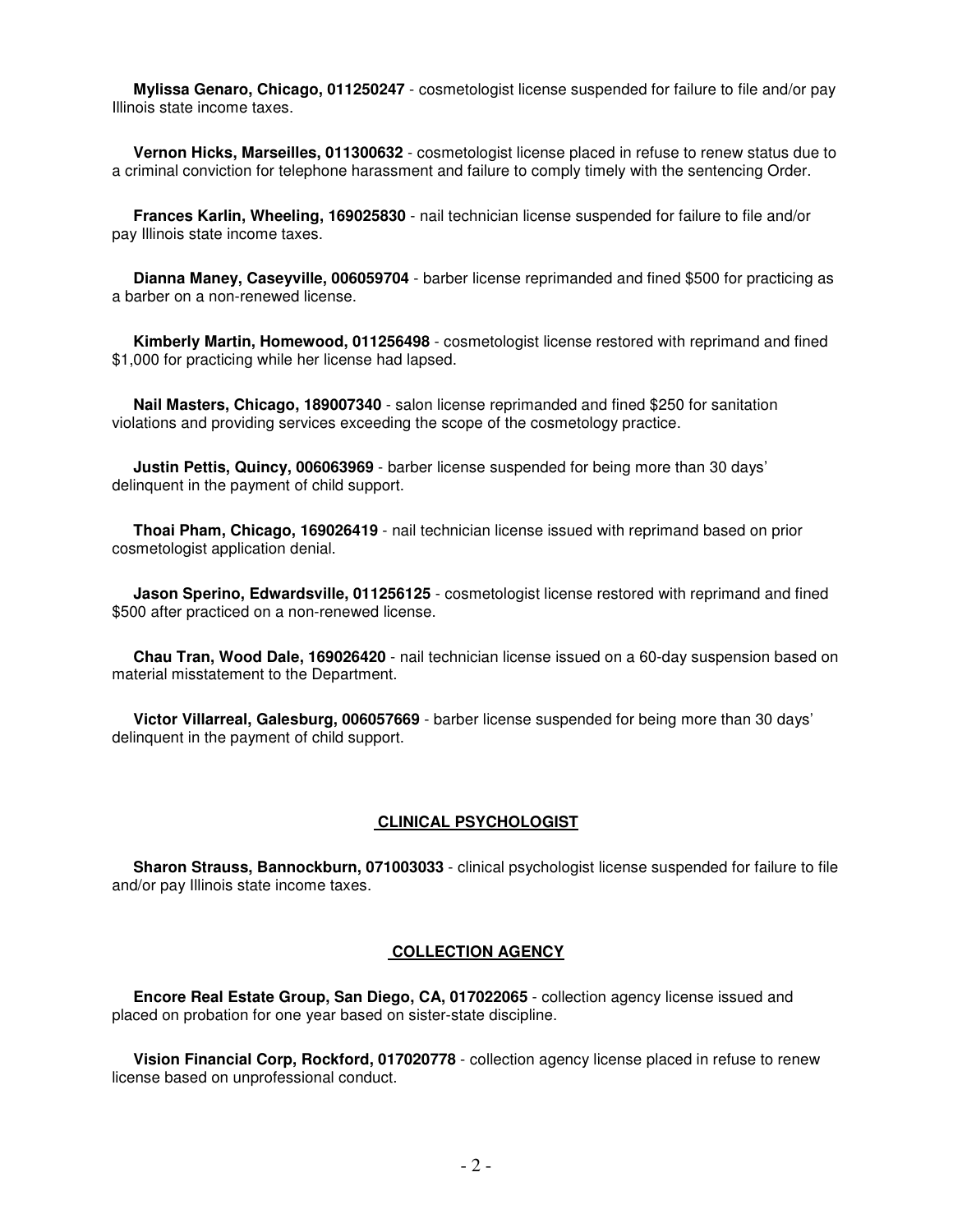### **DETECTIVE, ALARM, SECURITY, FINGERPRINT VENDOR AND LOCKSMITH**

 **Jennifer Acord, Peoria, 129209046** - permanent employee registration card placed in refuse to renew status for failure to appear for a disciplinary conference.

 **Michael Baker, Clinton, 129031746** - permanent employee registration card placed in refuse to renew status for failure to appear for a disciplinary conference.

 **Kevin Baskerville, Chicago, 129405876** - permanent employee registration card issued and placed on non-reporting probation for one year due to criminal conviction.

 **Charles Belton, Chicago, 129395297** - permanent employee registration card placed in refuse to renew status for failure to appear for a disciplinary conference.

 **Collette Berry, East Chicago, 129297577** - permanent employee registration card placed in refuse to renew status for failure to appear for a disciplinary conference.

 **Mario Booker, Chicago, 129337748** - permanent employee registration card placed in refuse to renew status for failure to appear for a disciplinary conference.

 **Derrick Bowdery, Davenport, IA, 129307560** - permanent employee registration card placed in refuse to renew status for failure to appear for a disciplinary conference.

 **James Boyd, Granite City, 129313825** - permanent employee registration card placed on nonreporting probation for one year for failure to properly possess a firearm control card.

 **Eric Bradford, Mt. Vernon, 129320336** - permanent employee registration card placed on nonreporting probation for two years due to criminal conviction and failure to report.

 **Michael Brewer, Plainfield, 129202754** - permanent employee registration card placed in refuse to renew status for failure to appear for a disciplinary conference.

 **Bennie Bryant, Matteson, 119001540** - private security contractor license issued and placed on nonreporting probation for two years and fined \$1,000 due to alleged unlicensed practice on or about August 2011 to August 2013.

 **Daniel Cabello, Chicago, 129296612** - permanent employee registration card placed on refuse to renew status for failure to respond to the 30 days' notice regarding delinquent in the payment of child support.

 **Darrell Cann, Collinsville, 129406134** - permanent employee registration card issued and placed on non-reporting probation for three years due to criminal conviction.

 **Chae Chong, Chicago, 129283918** - permanent employee registration card placed in refuse to renew status for failure to appear for a disciplinary conference.

 **Lavern Collins, Chicago, 129405871** - permanent employee registration card issued and placed on non-reporting probation for one year due to criminal conviction.

 **Jeffrey Creps, Yorkville, 129368304** - permanent employee registration card is suspended for being more than 30 days' delinquent in the payment of child support.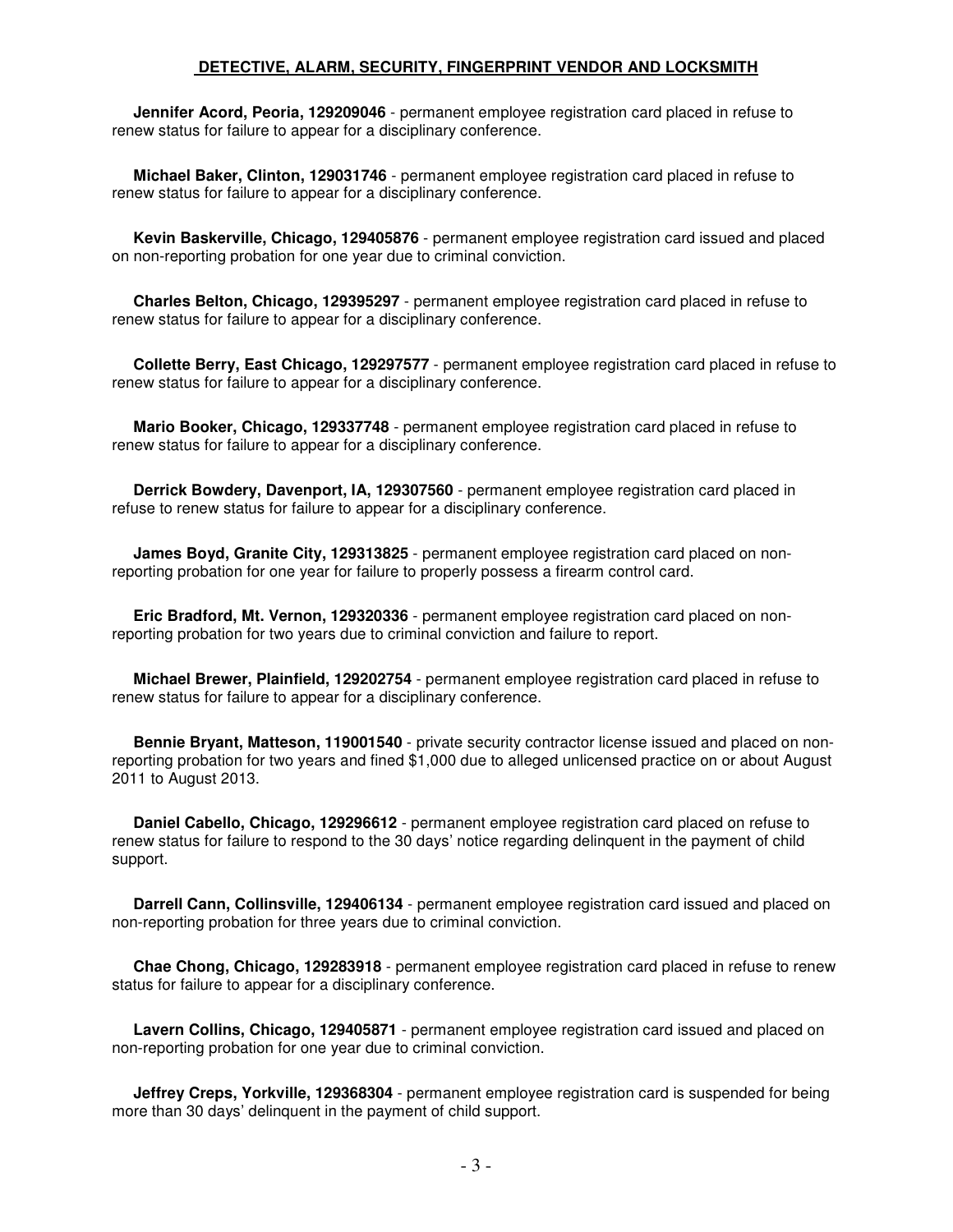**Teille Davis, Chicago, 129406125** - permanent employee registration card issued and placed on nonreporting probation for three years and firearm control card prohibited for three years due to criminal convictions and failure to report.

 **Kenneth Davis, Chicago, 129358439** - permanent employee registration card placed in refuse to renew status for failure to appear for a disciplinary conference.

 **Ricky Davis, Chicago, 129380682** - permanent employee registration card is suspended for being more than 30 days' delinquent in the payment of child support.

 **Antonio Dunagan, Harvey, 129272803** - permanent employee registration card and firearm control card **229078848** both suspended for being more than 30 days' delinquent in the payment of child support.

 **Phillip Eads, Prairie Du Rocher, 129398341** - permanent employee registration card placed in refuse to renew status for failure to appear for a disciplinary conference.

 **Shaun Edwards, Chicago, 129363573** - permanent employee registration card is suspended for being more than 30 days' delinquent in the payment of child support.

 **Joshua Ford, Chicago, 129360904** - permanent employee registration card placed in refuse to renew status for failure to appear for a disciplinary conference.

 **Jonathan Fullman, Chicago, 129356793** - permanent employee registration card placed in refuse to renew status for failure to appear for a disciplinary conference.

 **Piotr Grabowiecki, Chicago, 129316291** - permanent employee registration card placed in refuse to renew status for failure to appear for a disciplinary conference.

 **Frederick Green, Harvey, 129291517** - permanent employee registration card indefinitely suspended for a minimum of one year and firearm control card **229076739** revoked as a result of failure to report arrest and conviction for battery and resisting a peace officer.

 **Brenda Hall, Chicago, 129405810** - permanent employee registration card issued and placed on nonreporting probation for two years due to criminal conviction and failure to report.

 **Sklyer Hall, Chicago, 129405869** - permanent employee registration card issued and placed on nonreporting probation for one year due to criminal conviction.

 **Johnny Hamp, Chicago, 129258593** - permanent employee registration card placed on refuse to renew status for failure to appear for a disciplinary conference.

 **James Harper, Chicago, 129299103** - permanent employee registration card placed in refuse to renew status for failure to appear for a disciplinary conference.

 **Jason Harris, Bartlett, 129406124** - permanent employee registration card issued and placed on non-reporting probation for one year due to criminal conviction and failure to report.

 **Ronald Haynes, Chicago, 129405868** - permanent employee registration card issued and placed on non-reporting probation for two years due to criminal conviction and failure to report.

 **Onteal Hodges, St. Anne, 129251341** - permanent employee registration card placed in refuse to renew status for failure to appear at a disciplinary conference.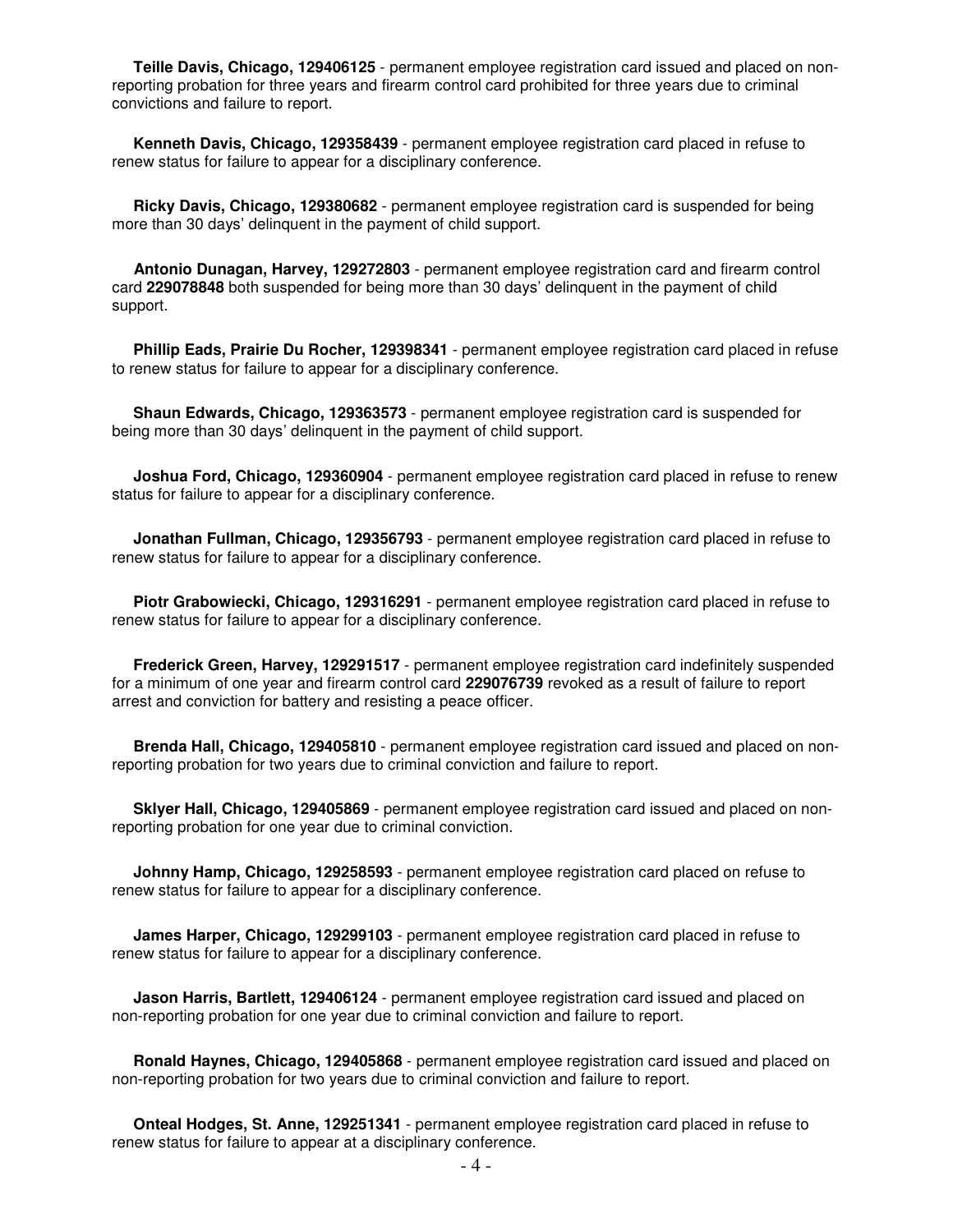**Michael Holden, Chicago, 129406126** - permanent employee registration card issued and placed on non-reporting probation for one year due to criminal conviction and failure to report.

 **Jimmy Holmes, Chicago, 129296401** - permanent employee registration card placed in refuse to renew status for failure to appear for a disciplinary conference.

 **Laron Holt, Oak Forest, 129291680** - permanent employee registration card placed on non-reporting probation for three years due to criminal conviction and failure to report.

 **Michelle Horton, Chicago, 129368105** - permanent employee registration card placed in refuse to renew status for failure to appear for a disciplinary conference.

 **Sammie Hoskins, Chicago, 129334871** - permanent employee registration card suspended for being more than 30 days' delinquent in the payment of child support.

 **James Howard, Chicago, 129361095** - permanent employee registration card suspended for failure to file and/or pay Illinois state income taxes.

 **Christian Hursey, Bloomington, 129340190** - permanent employee registration card placed in refuse to renew status for failure to appear for a disciplinary conference.

 **Yakubu Idrissa, Chicago, 129143027** - permanent employee registration card suspended for failure to file and/or pay Illinois state income taxes.

 **Antonio Ingram, Chicago, 129254196** - permanent employee registration card placed in refuse to renew status for failure to appear for a disciplinary conference.

 **Tracy Jackson, Berkeley, 129406133** - permanent employee registration card issued and placed on non-reporting probation for two years due to criminal convictions.

 **James Johnson, Chicago, 230012726** - firearm training certificate suspended for failure to file and/or pay Illinois state income taxes.

 **Shawn Johnson, Chicago, 129363011** - permanent employee registration card revoked as a result of failure to report arrest and conviction for felony reckless discharge of a firearm.

 **James Karp, Grayslake, 129286325** - permanent employee registration card placed in refuse to renew status for failure to appear for a disciplinary conference.

 **Feroz Khan, Streamwood, 129394818** - permanent employee registration card placed on nonreporting probation for one year due to criminal conviction and failure to report.

 **Conrad King, Chicago, 129054100** - permanent employee registration card placed in refuse to renew status for failure to appear for a disciplinary conference.

 **Paul Kosur, El Paso, 129353079** - permanent employee registration card placed in refuse to renew status for failure to appear for a disciplinary conference.

 **Kevin Lockhart, Chicago, 129375809** - permanent employee registration card placed in refuse to renew status for failure to appear for a disciplinary conference.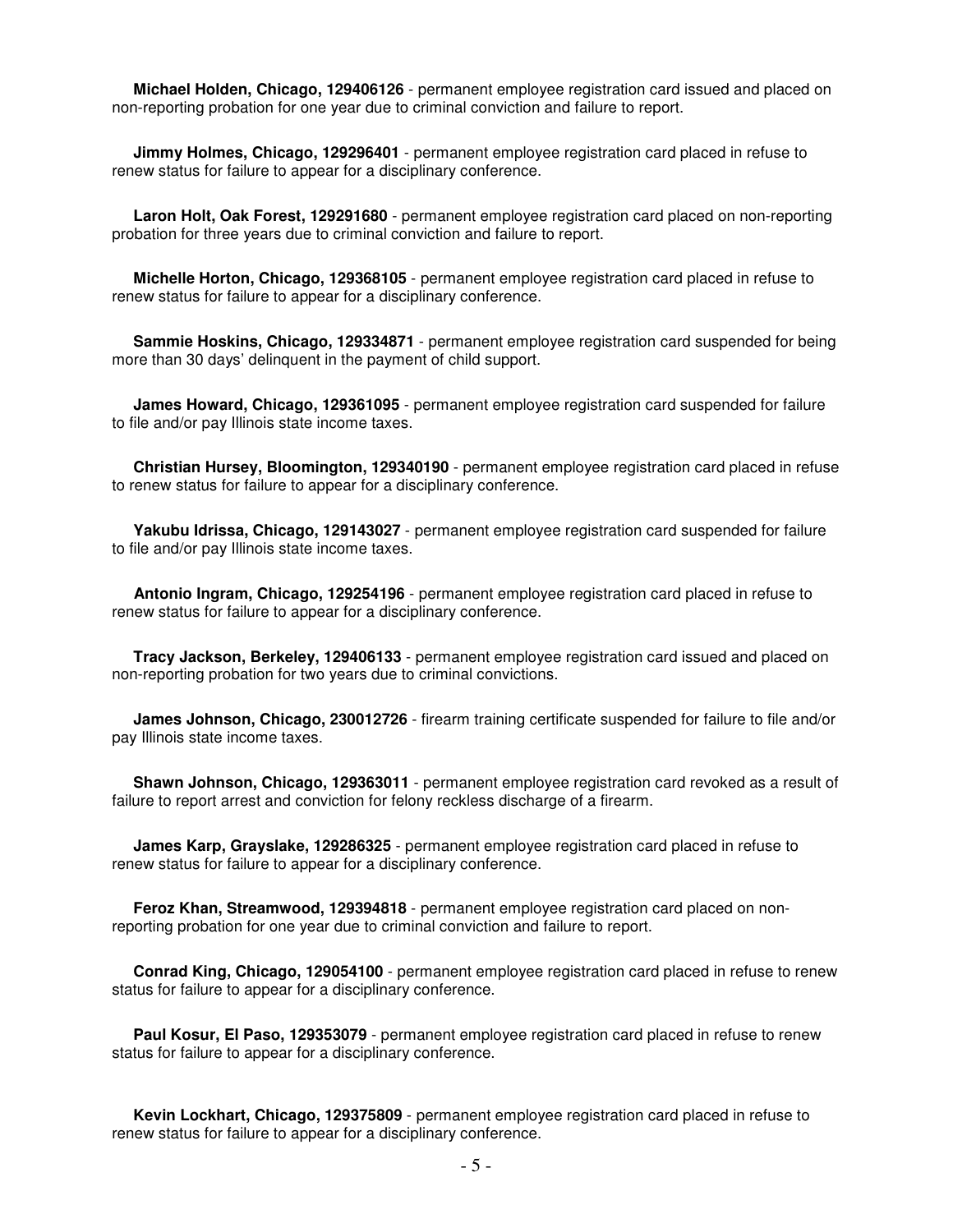**Christopher Love, Bolingbrook, 129373891** - permanent employee registration card placed in refuse to renew status for failure to appear for a disciplinary conference.

 **Henry Lovelady, Chicago, 129349610** - permanent employee registration card placed in refuse to renew status for failure to appear for a disciplinary conference.

 **Mario Mandujano, Beach Park, 129380633** - permanent employee registration card placed on nonreporting probation for two years and firearm control card prohibited for two years due to criminal conviction.

 **Cesar Martinez, Chicago, 129348111** - permanent employee registration card placed in refuse to renew status for failure to appear for a disciplinary conference.

 **Anthony McAdams, Lewistown, 129319360** - permanent employee registration card placed in refuse to renew status for failure to appear for a disciplinary conference.

 **Beau McBride, Chicago, 129365515** - permanent employee registration card is suspended for being more than 30 days' delinquent in the payment of child support.

 **Kenneth McCloud, Chicago, 129132504** - permanent employee registration card placed in refuse to renew status for failure to appear for a disciplinary conference.

 **Daniel McDavid, Chicago, 129363659** - permanent employee registration card placed in refuse to renew status for failure to appear for a disciplinary conference.

 **Darwin McDowell, Waukegan, 129128471** - permanent employee registration card placed in refuse to renew status for failure to appear for a disciplinary conference.

 **Marquita Miller, Bolingbrook, 129353439** - permanent employee registration card placed on nonreporting probation for one year due to criminal conviction and effective upon payment of fees and filing of forms.

 **Keyuana Moore, Chicago, 129app3588413** - permanent employee registration card to be issued and placed on non-reporting probation for one year due to criminal conviction and failure to report.

 **Marquita Moore, Robbins, 129279777** - permanent employee registration card is suspended for being more than 30 days' delinquent in the payment of child support.

 **Arthur Nelson, South Holland, 129406122** - permanent employee registration card issued and placed on non-reporting probation for one year due to criminal conviction and failure to report.

**John Noble, Berwyn, 129272469** - permanent employee registration card placed in refuse to renew status for failure to appear for a disciplinary conference.

 **Walter Parker, Chicago Heights, 129342035** - permanent employee registration card placed in refuse to renew status for failure to appear for a disciplinary conference.

 **Joshua Payne, Joliet, 129388280** - permanent employee registration card placed in refuse to renew status for failure to appear for a disciplinary conference.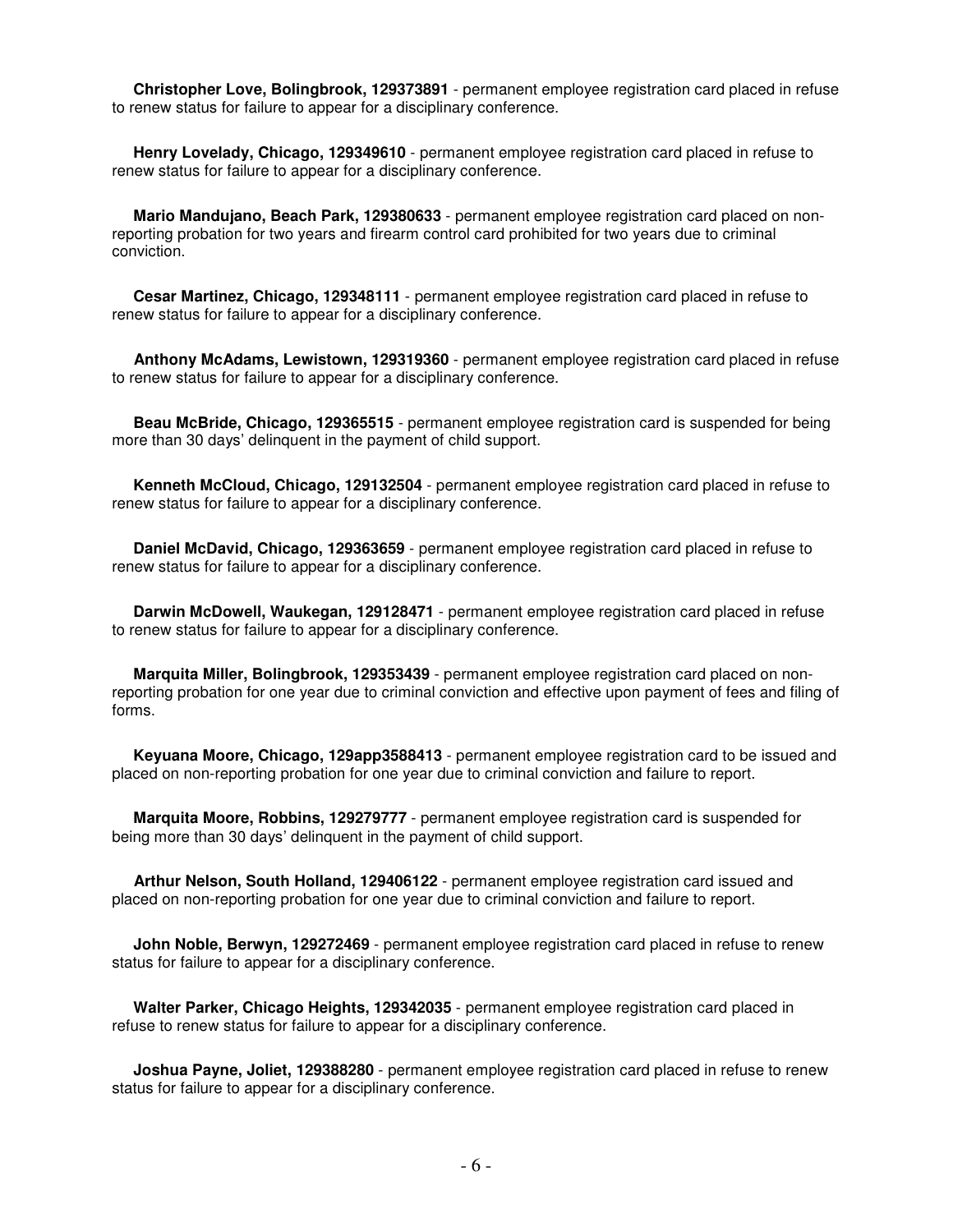**Paul Peatry, Chicago, 129220237** - permanent employee registration card revoked as a result of failure to report arrest and conviction for felony aggravated criminal sexual abuse.

 **Jerry Redmond, Chicago, 129240679** - permanent employee registration card placed on nonreporting probation for one year due to criminal conviction and effective upon payment of fees and filing of forms.

 **Juan Reyes, Rockford, 129170274** - permanent employee registration card, licensed private security contractor license **119001091** and Security Professionals of Illinois, Inc, Loves Park, **12000907** all reprimanded and fined \$5,000, owed jointly and severally for multiple violations of the Act, falsification of firearm training certificates, misdemeanor conviction related to falsification of vehicle registration, and failure to adequately train employees regarding avoiding false impersonation of peace officers.

 **Angel Richardson, Markham, 129283572** - permanent employee registration card suspended for failure to file and/or pay Illinois state income taxes.

 **Christopher Robinson, Chicago, 129344826** - permanent employee registration card placed in refuse to renew status for failure to appear for a disciplinary conference.

 **Jose Rubio, Chicago, 129343367** - permanent employee registration card placed on non-reporting probation for two years due to criminal conviction and effective upon payment of fees and filing of forms.

**John Russell, Lombard, 129344766** - permanent employee registration card suspended for being more than 30 days' delinquent in the payment of child support.

 **Riaz Samjoo, Chicago, 129359852** - permanent employee registration card revoked as a result of failure to report arrests for aggravated assault with a deadly weapon and for impersonating a police officer.

 **John Scott, Chicago, 129406123** - permanent employee registration card issued and placed on nonreporting probation for one year due to criminal conviction.

 **Austin Seeley, Evanston, 129325476** - permanent employee registration card and firearm control card **229080084** are suspended for being more than 30 days' delinquent in the payment of child support.

 **Tiffany Shanklin, East St. Louis, 129273866** - permanent employee registration card placed in refuse to renew status for failure to appear for a disciplinary conference.

 **Anthony Shaw, Odin, 129336772** - permanent employee registration card issued and placed on nonreporting probation for one year due to criminal conviction and failure to report.

 **Ryan Shoemaker, Rockford, 129197786** - permanent employee registration card placed in refuse to renew status for failure to appear for a disciplinary conference.

 **Robert Smith, Chicago, 129319476** - permanent employee registration card placed in refuse to renew status for failure to appear for a disciplinary conference.

 **Dwight Smith, Mt. Prospect, 129299969** - permanent employee registration card is suspended for being more than 30 days' delinquent in the payment of child support.

 **Brian Snell, Canton, 129406135** - permanent employee registration card issued and placed on nonreporting probation for one year due to criminal conviction and failure to report.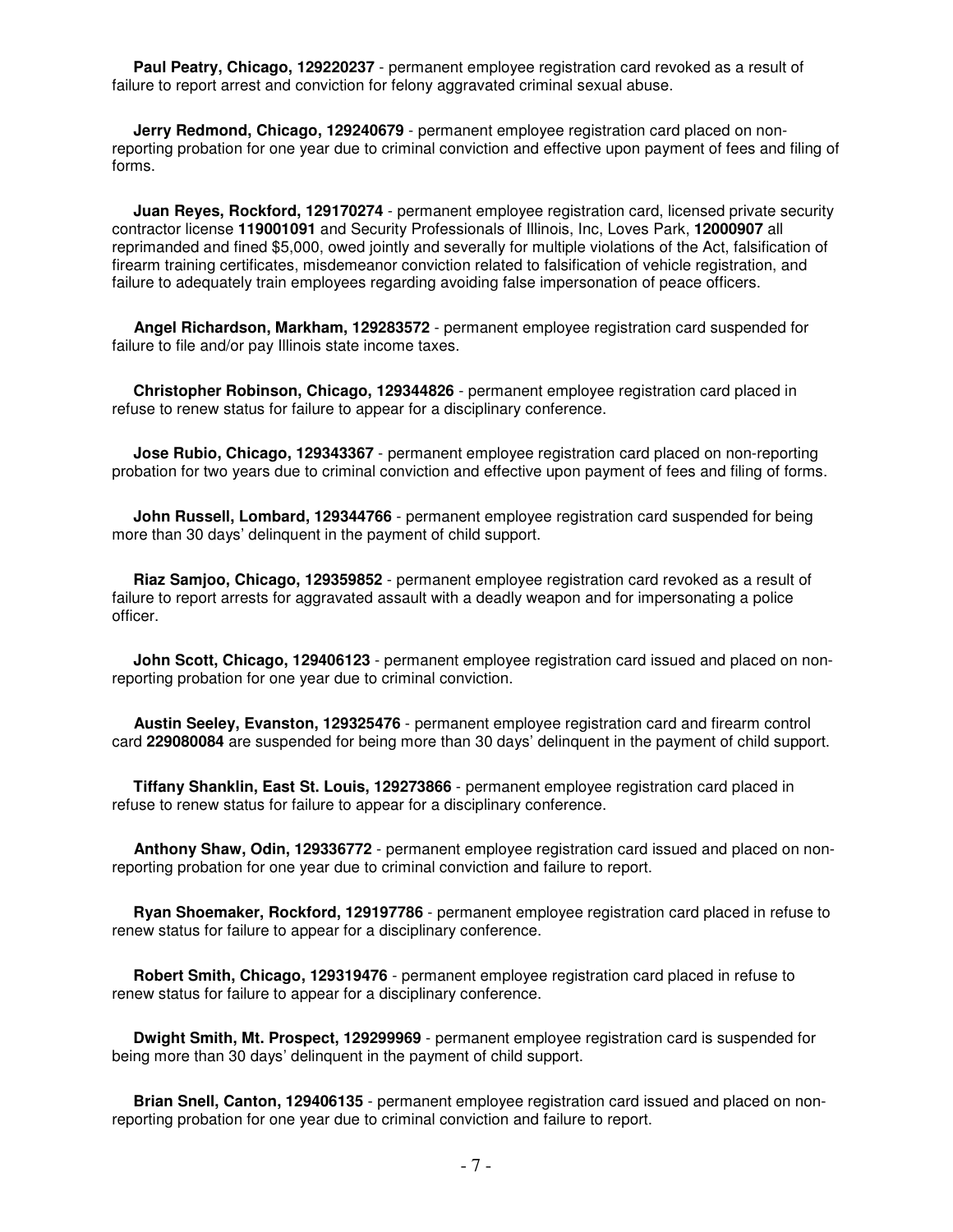**Dwayne Stanley, East St. Louis, 129340096** - permanent employee registration card is suspended for being more than 30 days' delinquent in the payment of child support.

 **Patrick Stefanczyk, Bensenville, 129350238** - permanent employee registration card placed in refuse to renew status for failure to appear for a disciplinary conference.

 **Daniel Stenlunc, Manteno, 129319534** - permanent employee registration card placed in refuse to renew status for failure to appear for a disciplinary conference.

 **Terry Thompson, Bolingbrook, 129377177** - permanent employee registration card placed in refuse to renew status for failure to appear for a disciplinary conference.

 **Brandon Timpe, Waterloo, 129272164** - permanent employee registration card placed in refuse to renew status for failure to appear for a disciplinary conference.

 **Miona Tosic, Chicago, 129314812** - permanent employee registration card placed in refuse to renew status for failure to appear for a disciplinary conference.

 **Paul Tydings, Chicago, 129331604** - permanent employee registration card indefinitely suspended for a minimum of one year as a result of failure to report arrest and conviction for domestic battery.

 **Justin Vivado, McHenry, 129272349** - permanent employee registration card placed in refuse to renew status for failure to appear for a disciplinary conference.

 **Mark Walker, Markham, 129229377** - permanent employee registration card is suspended for being more than 30 days' delinquent in the payment of child support.

 **Shiquita Washington, Chicago, 129387547** - permanent employee registration card placed on nonreporting probation for one year and firearm control card shall be prohibited for one year due to criminal conviction.

 **Ronald Wert, Bloomington, 129376479** - permanent employee registration card placed in refuse to renew status due to failure to report an arrest and conviction for domestic battery from August 2014 while on probation due to consent order entered in May 2014.

 **Erick Whittington, Chicago, 129044373** - permanent employee registration card suspended for failure to file and/or pay Illinois state income taxes.

 **Darneshia Williams, Fairview Heights, 129406136** - permanent employee registration card issued and placed on non-reporting probation for one year due to criminal conviction and failure to report.

 **Bianca Williams, Chicago, 129387544** - permanent employee registration card placed in refuse to renew status for failure to appear for a disciplinary conference.

 **Jermaine Wilson, Woodstock, 129285951** - permanent employee registration card placed in refuse to renew status for failure to appear for a disciplinary conference.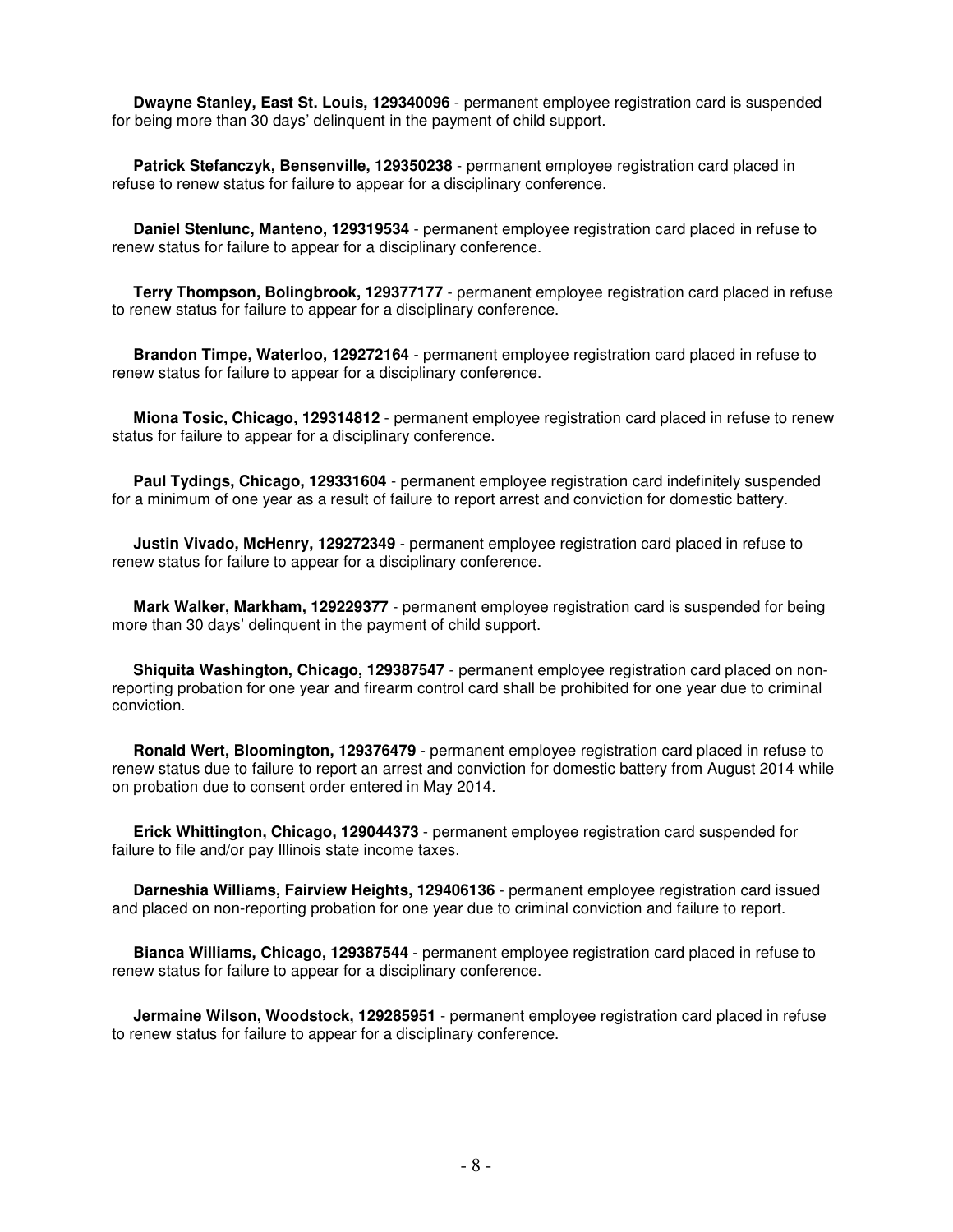### **FUNERAL DIRECTOR AND EMBALMING**

**Troy Franklin, Naperville, 034015732** - funeral director and embalmer license fined \$1,000 after

failed to file death certificate in a timely manner, unprofessional conduct and performing any practice that violates regulations.

 **Jarrod Kohn, Louisville, 034016106** - funeral director and embalmer license suspended for 60 days', nunc pro tunc to June 1, 2016 and fined \$5,000 after practiced on a non-renewed license, unprofessional conduct, and false or misleading advertising.

 **Bruce Leesman, Dupo, 034015224** - funeral director and embalmer license and **Kenneth J Brennan 034015825** funeral director and embalmer license both reprimanded and each fined \$1,500 for transporting decedents' remains out of state without the requisite permits.

 **Bruce Morrow, Chicago, 034104634** - funeral director and embalmer license suspended for 180 days', followed by probation for two years and fined \$2,500 after failed to file death certificate in a timely manner and performing any practice that violates the Illinois Funeral Directors and Embalmers Licensing Code and its rules.

 **Claudia Thomas, East St. Louis, 034011904** - funeral director and embalmer license indefinitely suspended and fined \$10,000 after failed to file death certificate in a timely manner, unprofessional conduct, and practicing on a suspended license.

## **IL ROOFING CONTRACTOR**

 **ABC Roofing and Siding, Sugar Grove, 104015593** - roofing contractor license reprimanded and fined \$3,500 based on aiding and assisting unlicensed practice of roofing contracting.

 **Above Par Construction, Johnsburg, 104016969** - roofing contractor license reprimanded and fined \$3,500 based on aiding and assisting unlicensed practice of roofing contracting.

 **Avondale Roofing, Northbrook, 104006453** - roofing contractor license reprimanded and fined \$2,000, owed jointly and severally with **Jaye Schwartz**, qualifying designation roofing contractor license **105002671**, after aided and assisted unlicensed practice by subcontracting a roofing job to a company not yet licensed as a roofing contractor. The workers were not using fall restraint equipment and the company, Artol, Inc., was cited by OSHA.

 **Louis Benham, Granite City, 105006476** - qualifying party roofing contractor license suspended for failure to file and/or pay Illinois state income taxes.

 **Midwest Roofing & Construction, Dodgeville, WI, 104016040** - roofing contractor license reprimanded and fined \$2,500, owed jointly and severally with qualifying party roofing contractor license, **Douglas Fowler, 105006068**, for aiding and assisting unlicensed practice.

 **Trautvetter and Cornwell Construction, Quincy, 104016184** - roofing contractor license suspended for 182 days' and fined \$7,500, owed jointly and severally with **Steven Trautvetter,** qualifying party roofing contractor license, **105006288** for incompetent practice on a non renewed license.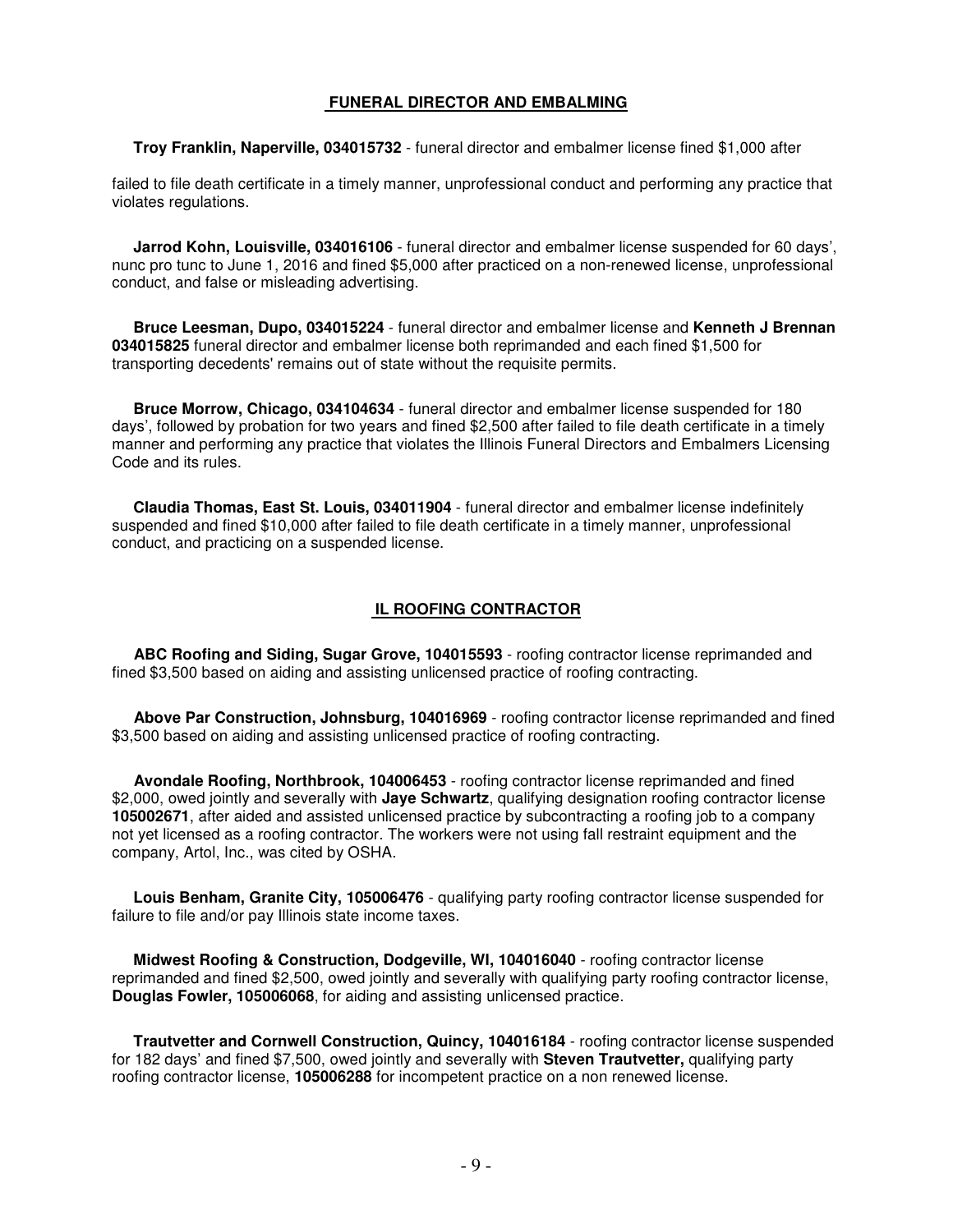#### **MASSAGE THERAPY**

 **Heather Helton, Bourbonnais, 227010349** - massage therapist license suspended for failure to file and/or pay Illinois state income taxes.

 **Kristina Marrone, Hampshire, 227012427** - massage therapist license suspended for failure to file and/or pay Illinois state income taxes.

#### **MEDICAL**

 **Renuka Bajaj, Charleston, 036053197** - physician and surgeon license placed on indefinite probation for a minimum of 18 months and fined \$5,000 based on an allegation that Respondent failed to properly follow-up on calls from her hospital regarding a patient whom she was responsible.

 **Barry Barudin, Oswego, 036107860** - physician and surgeon license placed in refuse to renew status due to a sister-state discipline in the state of Wisconsin.

 **Donald Boss, Rolling Hills Estates, CA, 036111536** - physician and surgeon license reprimanded due to a sister-state discipline in the state of California.

 **James Briggs, Clayton, MO, 038009545** - chiropractor license suspended for failure to file and/or pay Illinois state income taxes.

 **Dennis Costerisan, Mount Zion, 036071025** - physician and surgeon license reprimanded with practice restrictions and fined \$10,000 due to a mandatory report of a settlement based on allegations of negligence in the delivery of a newborn resulting in death.

 **Anthony DiCarlo, Batavia, 038006500** - chiropractor license suspended for failure to file and/or pay Illinois state income taxes.

 **Jawed Ehsan, Elgin, 036089665** - physician and surgeon license indefinitely suspended for a minimum of six months based on an allegation that Respondent failed to disclose on DEA renewal applications that he had been subject to formal Complaints filed by the Department and Department discipline.

 **Joseph Giacchino, Melrose Park, 036050366** - physician and surgeon license to remain revoked and fined \$4,000 and controlled substance license **336015754** to remain revoked for issuing a prescription for Norco, schedule III (at the time) controlled substance, in the amount of 300 tablets for a patient of his practice that was dated five days' subsequent to the patient's death.

 **Maheep Goyal, Royersford, PA, 036108418** - physician and surgeon license fined \$1,000 due to a sister-state discipline in the state of Washington.

 **Vicki Harrison, Belvidere, 038004371** - chiropractor license suspended for failure to file and/or pay Illinois state income taxes.

 **Stanley Higgins, Dallas, TX, 036135442** - physician and surgeon license reprimanded based on sister-state discipline in Colorado.

 **Maliha Jaffery, Chicago, 036120217** - physician and surgeon license reprimanded based on an allegation that Respondent failed to properly manage and treat a post-surgical bleed in a patient resulting in death.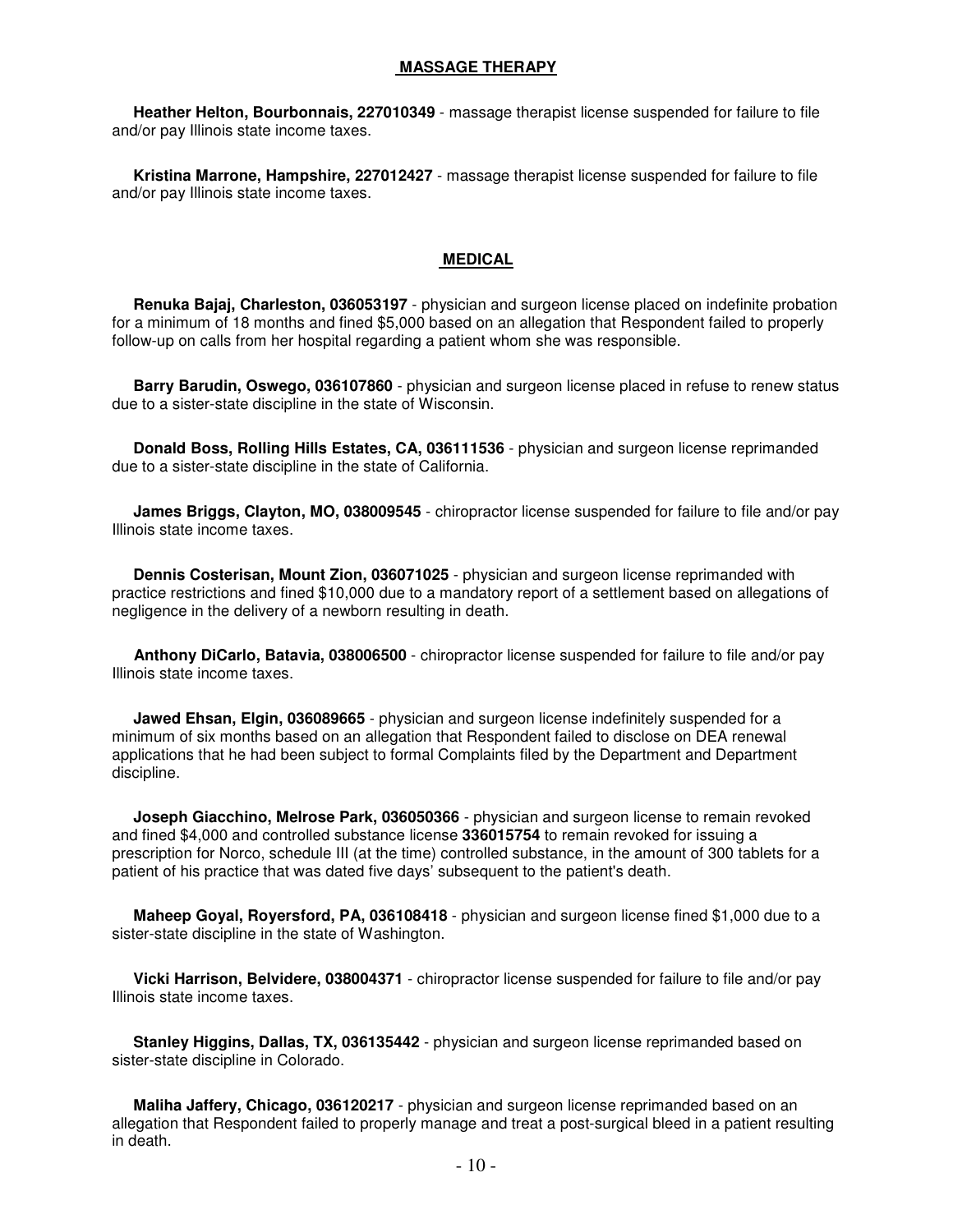**Josephine Kamper, DesPlaines, 036057416** - physician and surgeon license fined \$10,000 based on an allegation that she aided and abetted the unlicensed practice of medicine.

 **Paul Madison, Riverside, 036066567** - physician and surgeon license and controlled substance license **336030806** both temporarily suspended based on unprofessional conduct and distribution of controlled substances for non-therapeutic purposes.

 **William McMahon, Riverside, 036042137** - physician and surgeon license and controlled substance license **336010274** both placed in permanent inactive status after the Department received information that he had prescribed controlled substances for non-therapeutic purposes.

 **Edwin Miller, Chicago, 036037128** - physician and surgeon license automatically and indefinitely suspended for a minimum of six months based on a violation of an agreed consent order.

 **Mario Miranda, Peoria, 036096715** - physician and surgeon license reprimanded after the lawsuit settlement arising out of Respondent's alleged failure to timely treat a patient in Methodist Medical Center Emergency Department in February 2010.

 **Jodi Pelegrin, Dekalb, 036119124** - physician and surgeon license restored to indefinite probation with practice restrictions for a minimum of five years.

 **Kenneth Quenneville, Memphis, MO, 036app3493136** - physician and surgeon applicant withdrew his application for physician and surgeon license in the state of Illinois after receipt of a written Notice of Intent to Deny Licensure.

 **Joel Rahn, Millstadt, 038012044** - chiropractor license suspended for failure to file and/or pay Illinois state income taxes.

 **Henryk Roztoczynski, Chicago, 036058369** - physician and surgeon license temporarily suspended based on mental illness or disability resulting in the inability to practice with reasonable judgment, skill or safety.

 **David Sanchez, Naperville, 036093154** - physician and surgeon license reprimanded with continuing education conditions and fined \$500 for the settlement of a lawsuit arising out of his alleged failure to diagnose spinal abscess in an Emergency Room patient.

 **Jennifer Taylor, Chicago, 036119531** - physician and surgeon license automatically and indefinitely suspended for a minimum of 12 months based on a violation of an agreed consent order.

 **Surinder Uppal, Susanville, CA, 036053091** - physician and surgeon license placed in refuse to renew status due to a sister-state discipline in the state of California.

#### **NURSING**

 **Alisha Barnes, Vincennes, IN, 041434160** - registered nurse license reprimanded due to a sisterstate discipline in the state of Indiana regarding a 2011 misdemeanor sentence for Driving Under the Influence of Alcohol.

 **Jamey Biggs, Belleville, 041425734** - registered nurse license indefinitely suspended for a minimum of one year due to a sister-state discipline in the state of Missouri for having been summarily suspended for a substance abuse disorder.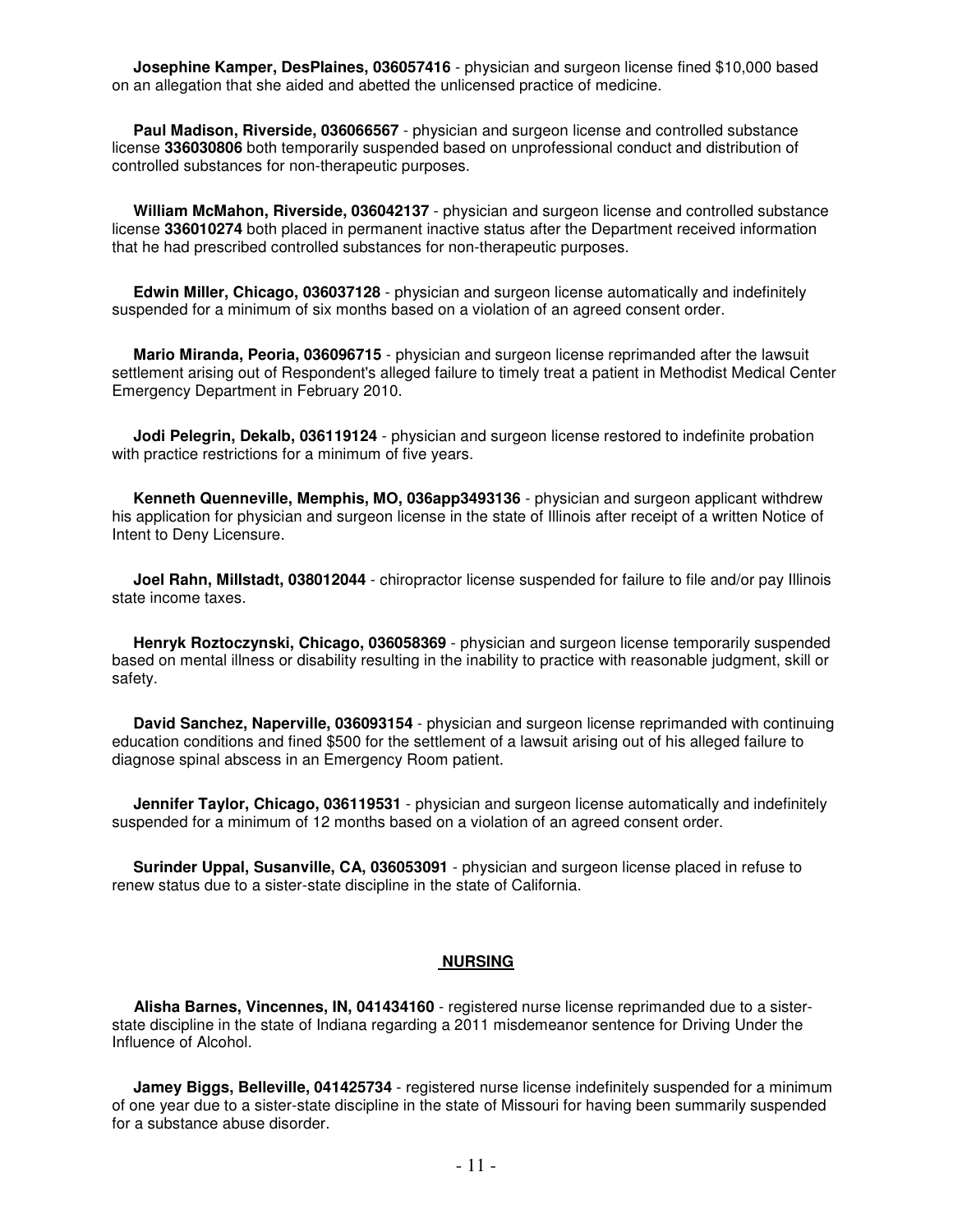**Cherie Boudreau, O'Fallon, 041439616** - registered nurse license suspended for failure to file and/or pay Illinois state income taxes.

 **Keven Collier, Urbana, 041359315** - registered nurse license suspended for three months, followed by indefinite probation with work restrictions for a minimum of two years due to being terminated from two facilities, first from Carle Emergency Department for diversion of Morphine and Fentanyl and then from Presence Covenant Medical Center for overdosing while on duty.

 **Keborah Cross, Centreville, 043101426** - licensed practical nurse license placed in refuse to renew status and fined \$250 due to a sister-state discipline in the state of Missouri.

 **Victoria Dwyer, Chicago, 043119267** - licensed practical nurse license suspended for being more than 30 days' delinquent in the payment of child support.

**Nixon Encinares, Glenview, 041294895** - registered nurse license restored to indefinite probation.

 **Laura Everhart, Keyesport, 043080293** - licensed practical nurse license indefinitely suspended for a minimum of one year after improperly documenting administration of a narcotic and testing positive for opiates and marijuana.

 **Tracy Fredwell, Minooka, 041358967** - registered nurse license indefinitely suspended for a minimum of one year after she engaged in unprofessional conduct by failing to establish and maintain records of patient care and treatment while employed by Provena St. Joseph Medical Center, Joliet, IL.

 **Jossette Frey, Ashkum, 041341107** - registered nurse license indefinitely suspended for a minimum of six months following a criminal conviction for possession of a controlled substance, a Class 4 Felony.

 **Virna Gregorio, Aliso Viejo, CA, 041297104** - registered nurse license reprimanded due to a sisterstate discipline in the state of California.

 **Zack Harrison, Somonauk, 041408057** - registered nurse license indefinitely suspended for a minimum of one year after his Arizona registered nurse license was surrendered as a result of having been impaired while employed at a facility in the state, having diverted in excess of 130 tablets of narcotics from the facility's narcotic box and 44 controlled substance tablets from a resident's prescription that had been brought from home.

 **Kelly Horung, Aurora, CO, 041425867** - registered nurse license placed in refuse to renew status due to a sister-state discipline in the state of Colorado for testing positive for benzodiazepines and injecting Toradol into her arm through an IV while at work on July 23, 2012.

 **Karen Ivey, Forest Park, 041app3494956** - registered nurse license issued and placed on indefinite probation for a minimum of one year due to a 2011 sister-state discipline in the state of Iowa.

 **Beverley Julian, Muldrew, OK, 041279355** - registered nurse license placed in refuse to renew status for failure to report the denial from the state of Oklahoma based on multiple criminal convictions in Missouri and Illinois that were never reported to Illinois.

 **Philip Laughhunn, Centralia, 041392143** - registered nurse license indefinitely suspended for a minimum of one year after pleading guilty to possession of heroin, a Class 4 Felony.

 **Stacey Longarini, Reading, MA, 041228926** - registered nurse license indefinitely suspended for a minimum of two-year for a sister-state discipline in the state of Pennsylvania. Respondent had been convicted of possession of a controlled substance, a misdemeanor.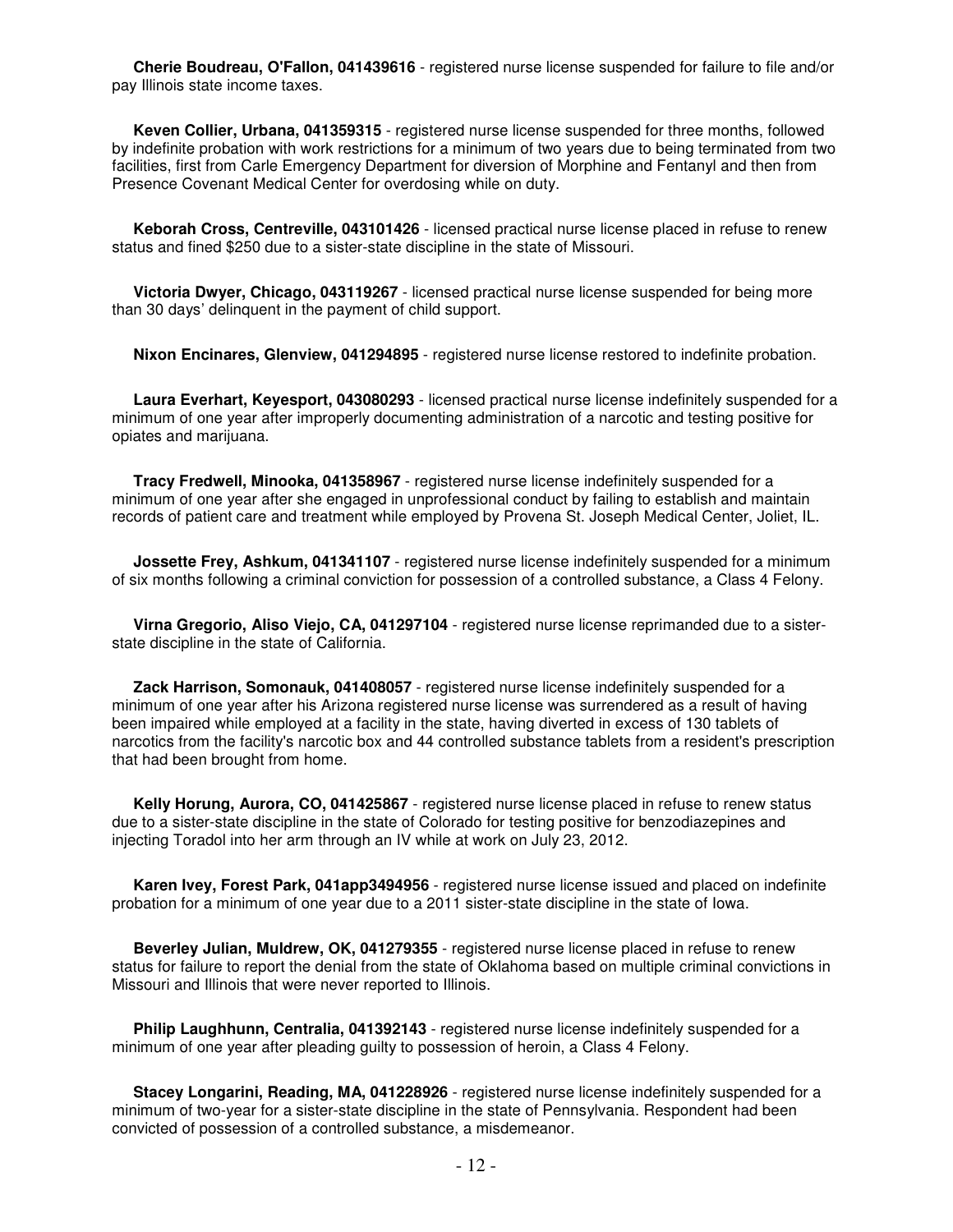**Leigh Look, Pekin, 041310665** - registered nurse license indefinitely suspended for a minimum of one year for practicing on a suspended license.

 **Deborah Monroe, Dupo, 043103077** - licensed practical nurse license placed in refuse to renew status for failure to follow the policy and procedure of the facility regarding the administration, wasting and charting of controlled substances and for having diverted controlled substances from the facility.

 **Erica Murry, St. Louis, MO, 043110815** - licensed practical nurse license revoked due to sister-state discipline in the state of Missouri for having practiced on an expired license.

 **Brandon Owens, Marissa, 041399587** - registered nurse license revoked after violating the terms and conditions of both his Illinois and Missouri probation orders.

 **Janet Payne, Elyria, OH, 041373457** - registered nurse license placed in refuse to renew status due to a sister-state discipline in the state of Ohio after a matter on August 16, 2015 in which involved Respondent obtaining, possessing, or using Methamphetamine.

 **Dana Renfrow, Quincy, 043103276** - licensed practical nurse license indefinitely suspended for a minimum of two years for having been sentenced to First Offender Probation for Possession of a Controlled Substance, a Class 4 Felony.

 **Cheryl Salceda, Dousman, WI, 041380770** - registered nurse license reprimanded due to on or about February 13, 2014, the state of Wisconsin Board of Nursing disciplined her registered nurse license for having submitted falsified visit records and having forged a patient's signature on the records.

 **Deborah Schibi, Gilbert, AZ, 041330010** - registered nurse license indefinitely suspended for a minimum of six months after having her Arizona license revoked.

 **Melissa Scott, Nashville, TN, 043080972** - licensed practical nurse license indefinitely suspended for a minimum of one year as a result of her Kentucky practical nurse license having been denied reinstatement for failure to complete continuing education.

 **Kara Sheehy, Shelbyville, KY, 041264735** - registered nurse license placed in refuse to renew status due to a sister-state discipline in the state of Kentucky.

 **Jacqueline Sturgis, Springfield, 041315089** - registered nurse license indefinitely suspended for a minimum of 12 months for a violation of the terms or conditions of a Consent Order.

 **Rebecca Wilson, Eufaula, OK, 041360951** - registered nurse license placed in refuse to renew status due to a sister-state discipline in the state of Missouri due to testing positive for alcohol while on duty at a hospital.

 **Michelle Digiovanni, Mundelien, 209004655** - advanced practice nurse license fined \$2,000 for having practiced outside the scope of her license by prescribing Norco, Lorezapam and Vyvanse to family members and failing to consult with her collaborating physician while employed at a facility in the state of Illinois.

 **Timothy Goosby, Barron, WI, 209003284** - advanced practice nurse license and registered nurse license, **041301506** both revoked due to sister-state discipline in the state of California where here nurse anesthetist certificate and registered nurse license were revoked for a third Driving Under the Influence of Alcohol sentence.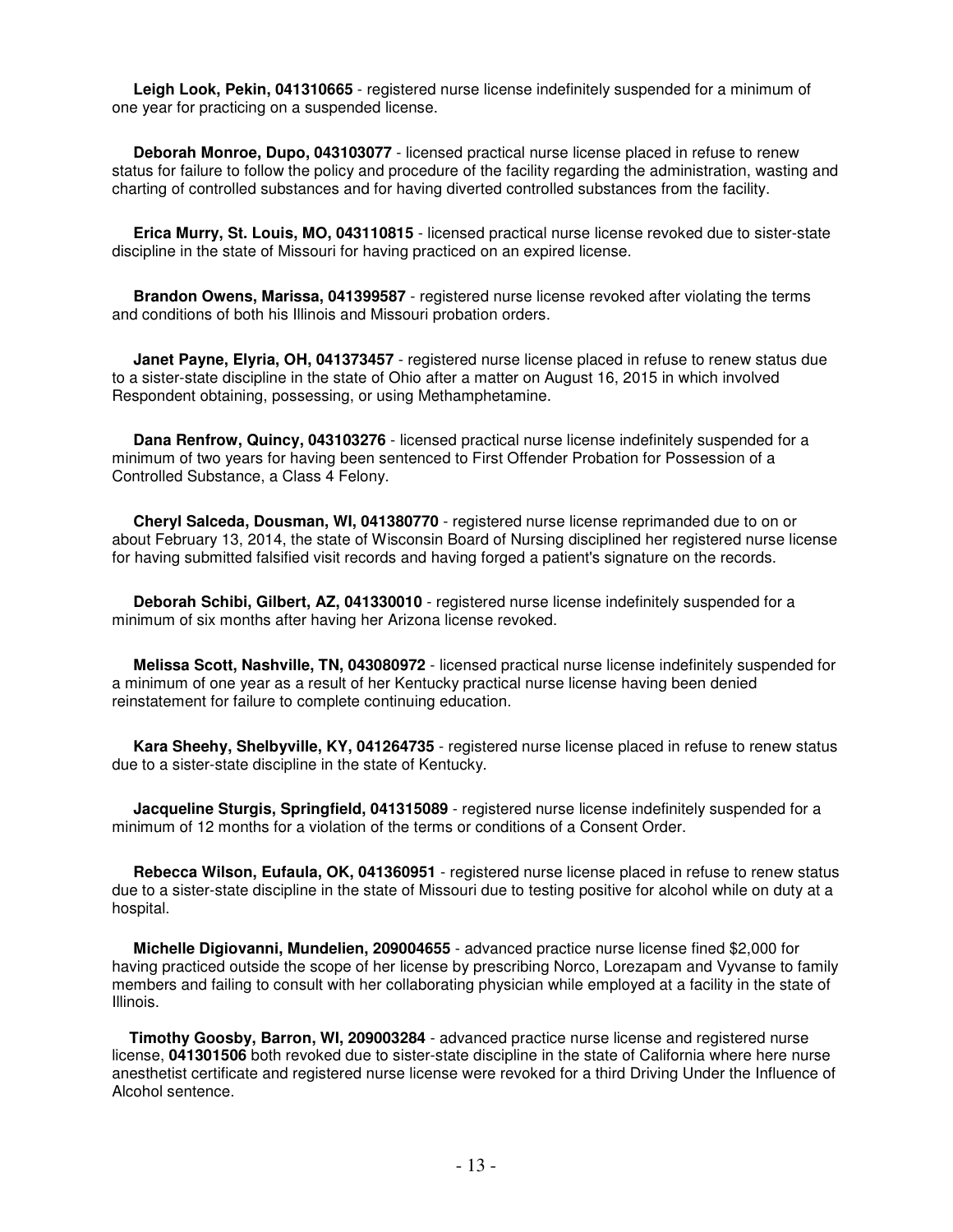**Amanda Shelton, West Frankfort, 209004874** - advanced practice nurse license, registered nurse license, **041337775** and controlled substance license, **309002192** all placed on indefinite probation for a minimum of two years for self-reporting a voluntary surrender of her South Carolina licenses and an out of state DUI.

### **PHARMACY**

 **Whitney Bush, Hampshire, 049227051** - pharmacy technician license revoked after she diverted controlled substances from her employer.

 **CVS Pharmacy #5394, Chicago, 054017648** - pharmacy license fined \$5,000 after was found to have expired medications in active stock and unclean shelves.

 **Allison Foster, Antioch, 049234022** - pharmacy technician license revoked after she diverted controlled substance from her employer.

 **Jennifer Goranson, Rock Island, 049230741** - pharmacy technician license placed in refuse to renew status after the Department received information that she was terminated by her employer for diversion of controlled substances.

 **Isiah Graham, Calumet Park, 049218133** - pharmacy technician license placed in refuse to renew status after the Department received information that he was terminated by his employer for diversion of controlled substances.

 **David Haines, Glen Carbon, 049205328** - pharmacy technician license restored from suspended status under condition he must place license in inactive status.

 **Peter Kozlowski, DesPlaines, 049237271** - pharmacy technician license placed in refuse to renew status after the Department received information that he was terminated by his employer for diversion of controlled substances and having been convicted of retail theft.

 **Gerald Long, Decatur, 049176749** - pharmacy technician license revoked after he pled guilty to felony pornography charges.

 **Peter Mitoraj, Western Springs, 049230505** - pharmacy technician license indefinitely suspended for a minimum of two years after he diverted controlled substances from his employer.

 **Lalita Motley, DeKalb, 049162462** - pharmacy technician license placed on indefinite probation for a minimum of two years for drug diversion at CVS Pharmacy #5829 on December 6, 2013.

 **Destiny Neal, Warrenville, 049224117** - pharmacy technician license placed in refuse to renew status after the Department received information that she was terminated by her employer for diversion of controlled substances.

 **Clayton Parks, Warrensburg, 049171425** - pharmacy technician license restored from suspended under the condition that it must be placed in inactive status.

 **Prescriptiongiant LLC, Toledo, OH, 054017437** - pharmacy license reprimanded and fined \$10,000 after failing to report changes of pharmacist-in-charge.

 **Eric Reid, Chicago, 051294673** - pharmacist license fined \$1,000 after he was the pharmacist-incharge and was found to have expired medications in active stock and unclean shelves.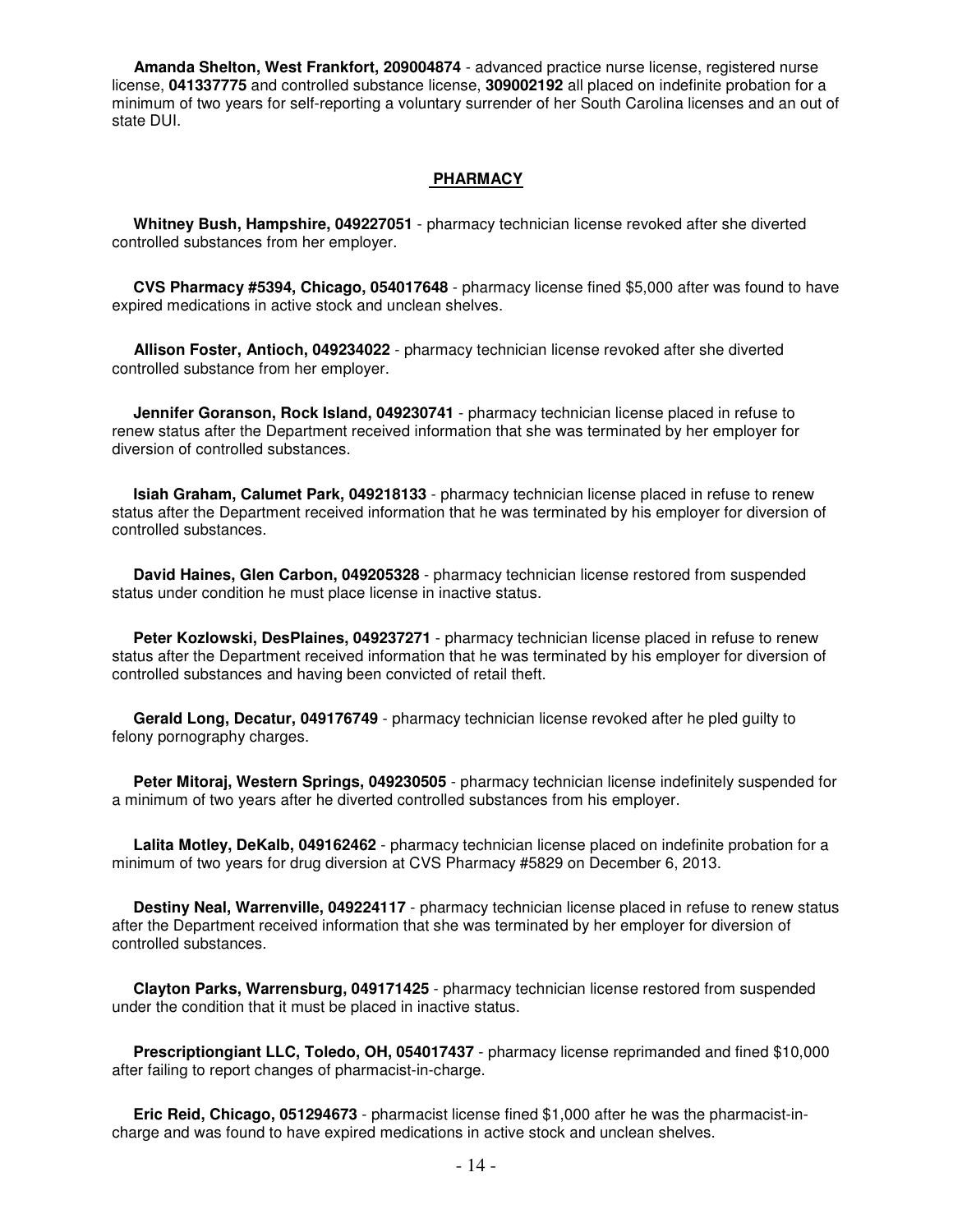**Steven's Pharmacy, Costa Mesa, CA, 054017436** - pharmacy license fined \$1,000 after the pharmacy failed to disclose a previous discipline on is application for licensure as a pharmacy.

 **Heidi Volk, Westchester, 049221998** - pharmacy technician license placed in refuse to renew status after she diverted approximately 150 Tylenol with codeine #4 tablets from her employer over a period of two months.

 **Imani Williamsbey, Edwardsville, 049236729** - pharmacy technician license revoked after Respondent admitted to diverting from her employer.

 **Van Wilson, Chicago, 049165317** - pharmacy technician license suspended for being more than 30 days' delinquent in the payment of child support.

#### **PHYSICAL THERAPY**

 **Robert Tucker, St. Louis, MO, 070005644** - physical therapist license placed in refuse to renew status as a result of two separate sister-state disciplinary actions imposed by the Missouri Board of Registration for the Healing Arts: in November 2015, as result of inadequate supervision of a subordinate physical therapist assistant in the treatment of a patient; and in September of 2008, for practicing on an expired Missouri physical therapist license.

#### **PODIATRY**

 **Brian Altman, Plainfield, 016005095** - podiatrist license placed in refuse to renew status after he pled guilty to and was convicted of attempted voyeurism, a class D felony, in the state of Indiana.

 **Yev Gray, Chicago, 016004841** - podiatrist license indefinitely suspended as a result of willfully making false billing records.

#### **PROFESSIONAL COUNSELOR**

 **Cynthia Bodmer, Lisle, 180004081** - licensed clinical professional counselor license suspended for failure to file and/or pay Illinois state income taxes.

 **Bonnie Estensen, palatine, 180006012** - licensed clinical professional counselor license suspended for failure to file and/or pay Illinois state income taxes.

#### **SHORTHAND REPORTER**

 **Jo Ann Messina-Egan, Joliet, 084002114** - certified shorthand reporter license placed in inactive status and fined \$2,500 after practiced on a non-renewed license.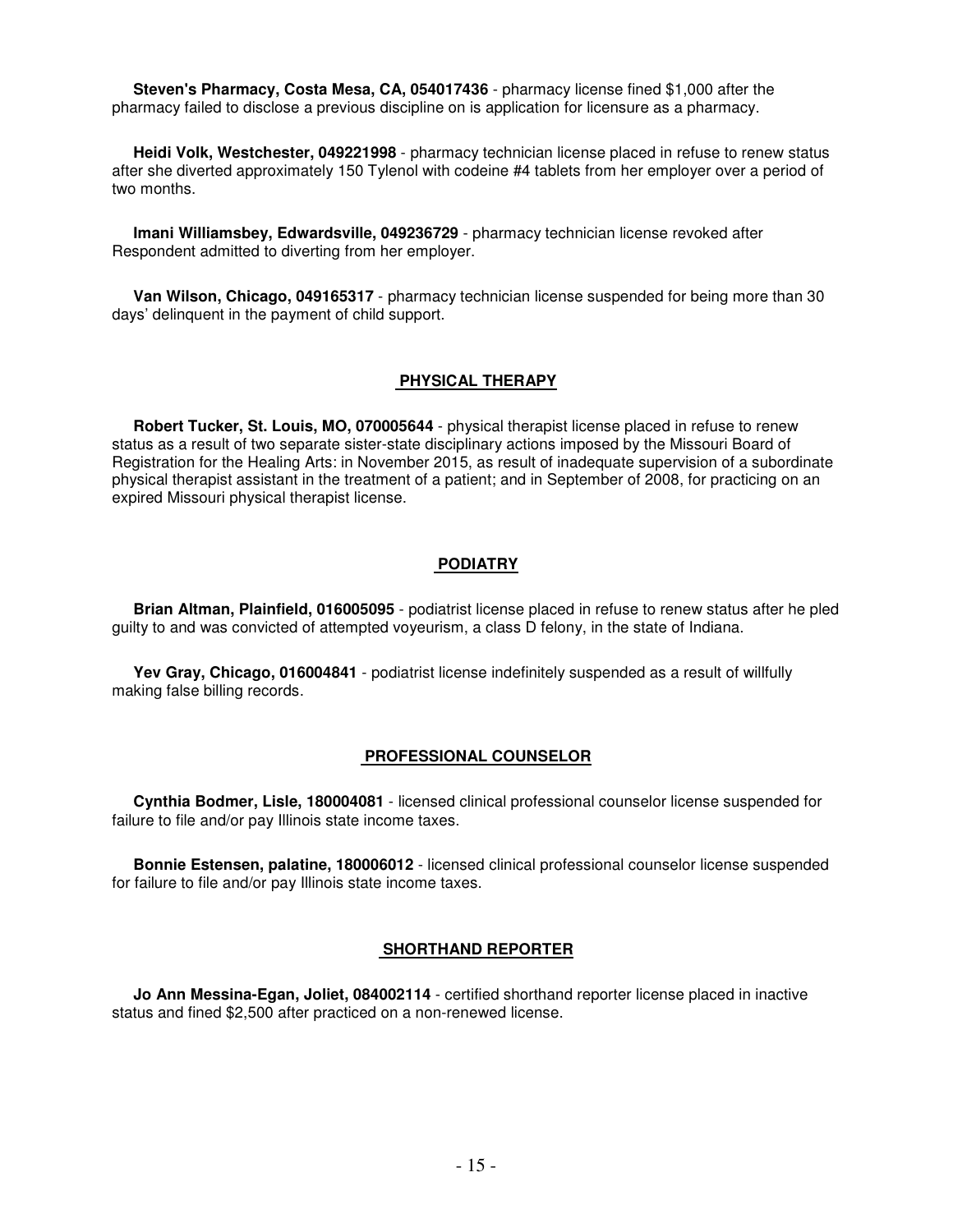# **DIVISION OF REAL ESTATE**

# **APPRAISAL**

 **Barbara Hall, Glenview** - cease and desist the unlicensed practice as a real estate appraiser and assessed a \$500 civil penalty for performing an appraisal review for a subject property despite respondent not having a real estate Appraiser license.

 **Lee Neuschaefer, Wheaton** - cease and desist the unlicensed practice as a real estate appraiser and assesseded a \$10,000 civil penalty for developing and preparing property valuations for tax appeal boards in the State of Illinois despite respondent not having a real estate appraiser license**.** 

 **Chris Pheneger, Wheaton** - cease and desist the unlicensed practice as a real estate appraiser and assessed a \$10,000 civil penalty for developing and preparing property valuations for tax appeal boards in the State of Illinois despite respondent not having a real estate appraiser license.

# **AUCTION**

 **Raymond McAfee, Springfield, 441001426 -** real estate auctioneer license fined \$500 for failure to enter into a written auction contract prior to the date of the auction and for failure to provide documents.

#### **COMMUNITY ASSOCIATION MANAGER**

 **Michele Speedy, Warrenville -** cease and desist the unlicensed practice as a community association manager and assessed a civil penalty of \$1,500.

#### **HOME INSPECTOR**

 **Mark Connely, Rockford, 450000594** - home inspector license revoked and fined \$2,500 as a result of having violated the Home Inspector License Act for breaching the duties owed by a home inspector to his client(s).

#### **REAL ESTATE**

 **Victor Agama, Chicago, 475172621 -** real estate broker license issued and placed on probation for one year due to a felony conviction and discipline of his real estate salesperson license.

 **Andrew Cellucci, Chicago, 475172643 –** real estate broker license issued and placed on probation for one year due to respondent's prior criminal convictions.

 **Dan Dantuma, Chicago, 471006849 -** real estate managing broker license indefinitely suspended for a minimum of two years because he was convicted of the felony offenses of; possession of a controlled substance with intent to manufacture or deliver, and manufacture/deliver cannabis and for failing to disclose the convictions and prior professional license discipline to the Department.

 **Chris Giannis, Chicago, 475158633 -** real estate broker license suspended for failure to file and/or pay Illinois state income tax.

 **Jason Handschiegel, Mount Prospect, 471010040 -** real estate managing broker license indefinitely suspended and fined \$2,000 as a result of his lack of cooperation with the Department's examination and for using the name of an unlicensed firm in his advertising.

 **Steven Hattan, Joliet, 471014540 -** real estate managing broker license reprimanded and fined \$2,000 for engaging in the practice of real estate while his license was expired.